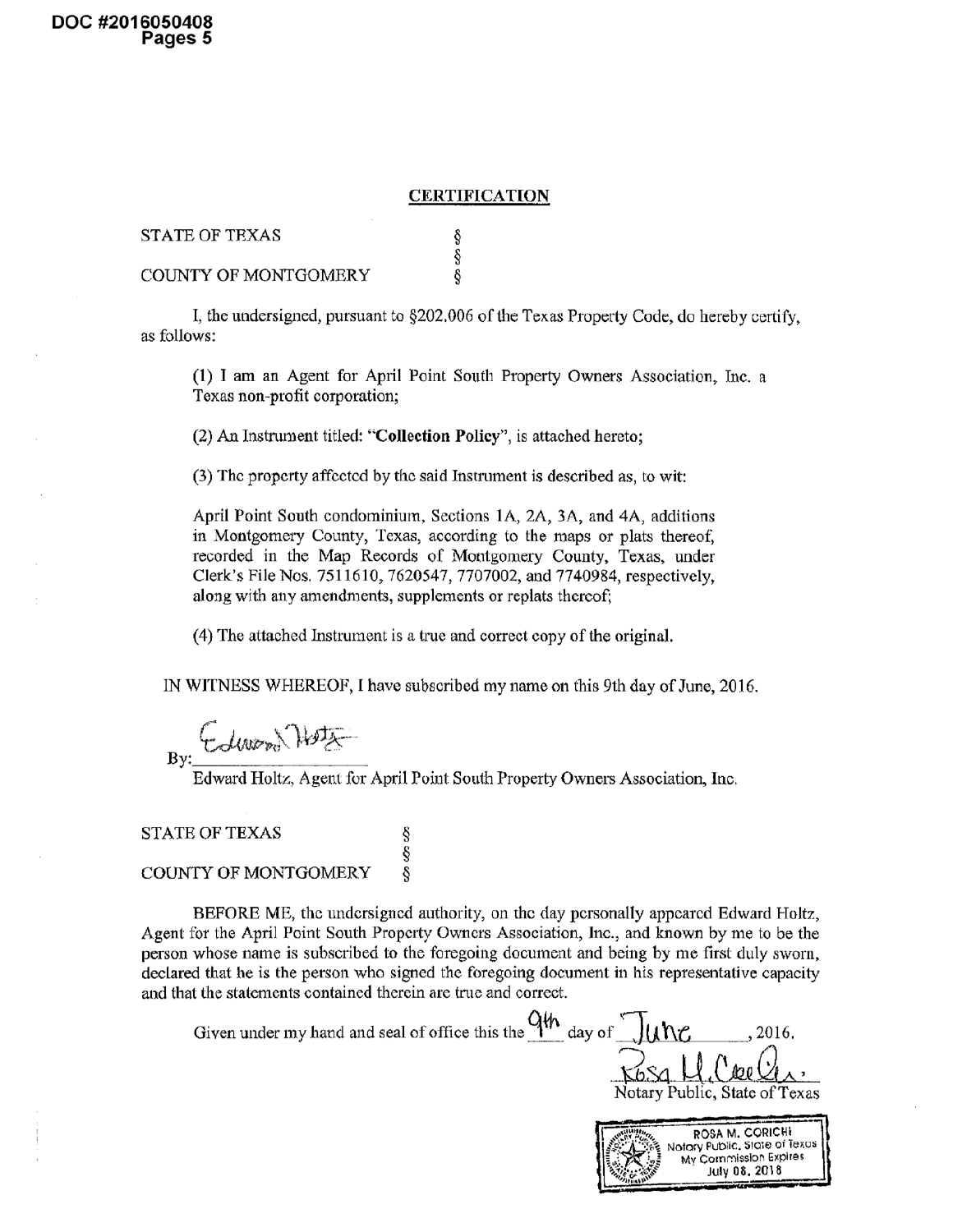## COLLECTION POLICY FOR APRIL POINT SOUTH PROPERTY OWNERS ASSOCIATION

WHEREAS, this Collection Policy applies to the April Point South condominium. Sections <sup>I</sup>A, 2A, <sup>3</sup>A, and 4A, additions in Montgomery County, Texas, according to the maps or plats thereof, recorded in the Map Records of Montgomery County, Texas, under Clerk's File Nos., 7511610, 7620547, 7707002, 7740984 respectively, along with any amendments or supplements thereto.

WHEREAS, the Association is charged with administering and enforcing those certain covenants, conditions and restrictions contained in the recorded Declaration for April Point South {hereafter collectively referred to as the "Declaration"); and

WHEREAS, the Declaration and Chapters <sup>81</sup> and <sup>82</sup> of the Texas Property Code empower the Association to levy assessments and to use certain powers of enforcement and collection and further obligates property owners to pay such levies and related charges and costs; and

WHEREAS, the Board of Directors of the Association (the "Board") desires to establish a policy for assessment collection and to provide clear and definitive guidance to the members of the Association;

NOW, THEREFORE, the Board has duly adopted the following Assessment Collection Policy.

1. All maintenance fee assessments are due on the first (1st) day of each month (hereafter the "due date"). Any assessment which is not paid on or before the fifteenth (15th) of each month shall be accrue charges as set forth below.

2. Any account with an unpaid maintenance assessment, special assessment, repair charge or other charge that becomes fifteen (1.5) days past due shall be assessed <sup>a</sup> late charge in the amount of \$25.00.

3. All unpaid maintenance assessments, special assessments, repair charges or other charges to <sup>a</sup> Unit, shall bear Interest at the rate of six percent (6%) per annum from the date the delinquency accrues and with such interest being charged monthly beginning 30 days after the delinquency arises.

4. if any assessment or other charge remains unpaid fifteen (15) days after the due date, the Managing Agent is authorized to send the owner <sup>a</sup> Collection Letter. Each Collection Letter shall specify the total amount then owing, as well as <sup>a</sup> breakdown of the total amount, including late charge.

5. If any assessment remains unpaid thirty (30) days after the due date, the Managing Agent is authorized to send the owner <sup>a</sup> Reminder Collection Letter, which shall specify the total amount then owing as well as <sup>a</sup> breakdown of the total amount.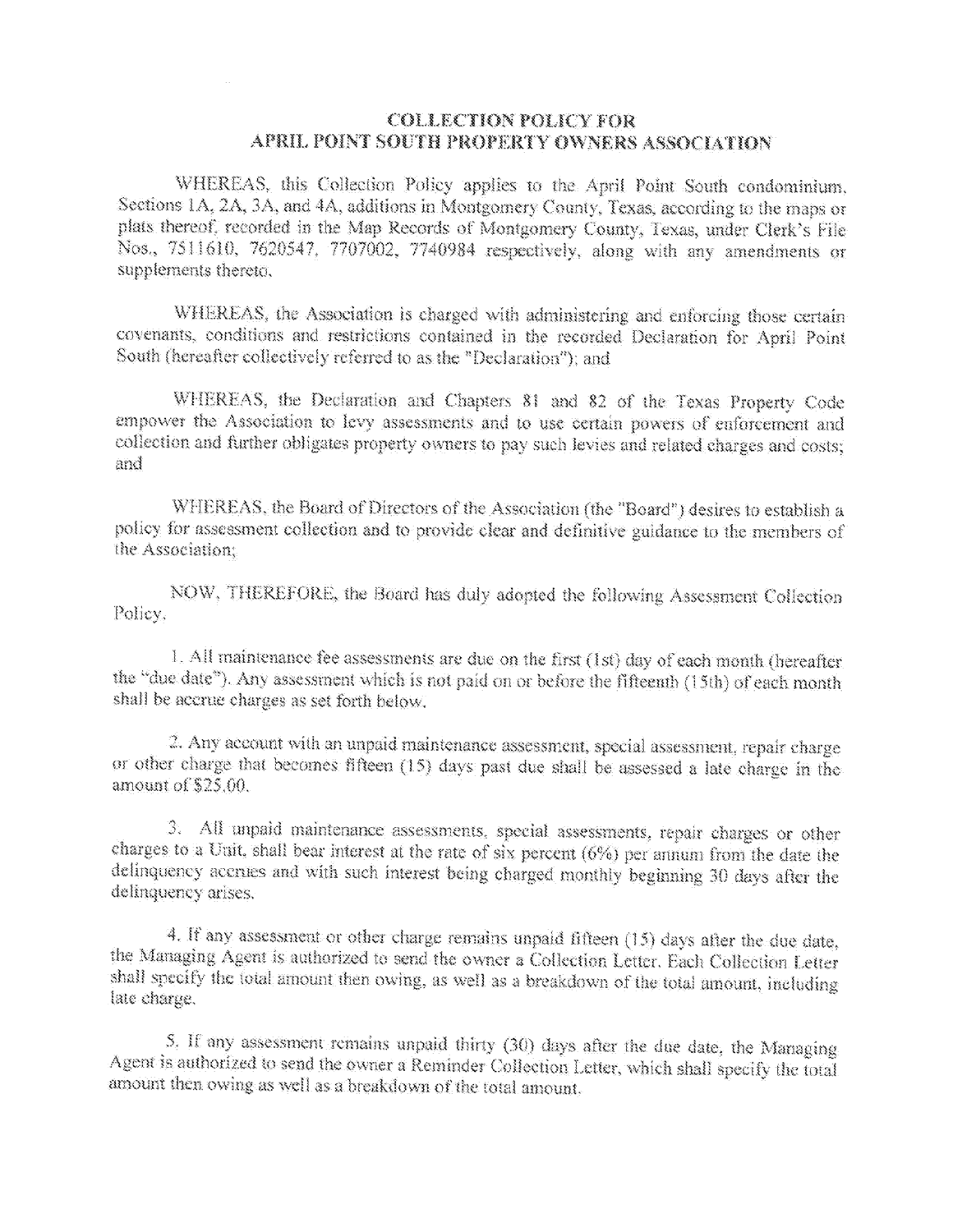6. If any assessment remains unpaid forty-five (45) days after the due date, the Managing Agent is authorized to send the owner a Certified Collection Letter, which shall specify the total amount then owing as well as a breakdown of the total amount. Each Certified Collection Letter shall include a processing fee of \$10.50 which shall be added to the delinquent account for each Certified Collection Letter mailed. The Certified Collection Letter shall apprise the owner that collection of the account will be turned over to the Association's attorney and that legal fees and costs will be charged to the owner's account unless payment in full is received within thirty (30) days of the date of the letter.

7. in instances where the Certified Collection Letter contains charges for property damages or fines, the letter shall inform the owner of the nature and amount of the damages or fine, provides the owner an opportunity to request <sup>a</sup> hearing within thirty (30) days to contest the charge, and allows the owner a reasonable time to cure the problem and avoid the charge,

8. If any assessment remains unpaid thirty (30) days after mailing the Certified Collection Letter, the Managing Agent is authorized to instruct the Association's attorney to proceed with steps necessary to effect enforcement of the Association's lien to satisfy the assessments due, including a non-judicial foreclosure action on the owner's property.

9. Payments must be made in the following form; personal check, cash, cashier's check, or money order.

.10. The owner may enter into an approved payment plan. A one-time processing lee of \$25,00 shall be added to the delinquent account for the cost associated with setting up the payment plan. For the term of the payment plan, a monthly processing fee of \$10.00 shall be added to the delinquent account to defer the costs associated with monitoring and administering the payment plan.

<sup>1</sup> <sup>1</sup> .Other than in the instance of an approved payment plan., all assessments are due in full. Unless otherwise agreed upon, the Association may reject all partial payments.

12. Any partial payment that is accepted, whether agreed upon in an approved payment plan or otherwise, shall be applied toward the delinquent account in the following order; 1) late fees and interest. 2) attorney's fees and collection costs associated with the delinquent account, 3) tines. 4) repair charges, S) delinquent assessments, 6} current assessments; and 7) any other amount owed to the Association. Notwithstanding the above order of application of payments, all payments will be applied to amounts not subject to <sup>a</sup> lien before being applied to any amounts that are subject to a lien.

13. A processing fee of \$25.0 shall be added to an account for any and all payments returned by a financial institution due to insufficient funds (NSF). The Association may require payment In the form of <sup>a</sup> cashier's check or money order to replace <sup>a</sup> NSF cheek. The Association may immediately require all future payments towards the payment of delinquent amounts to be paid in the form of certified funds upon receipt of <sup>a</sup> NSF check.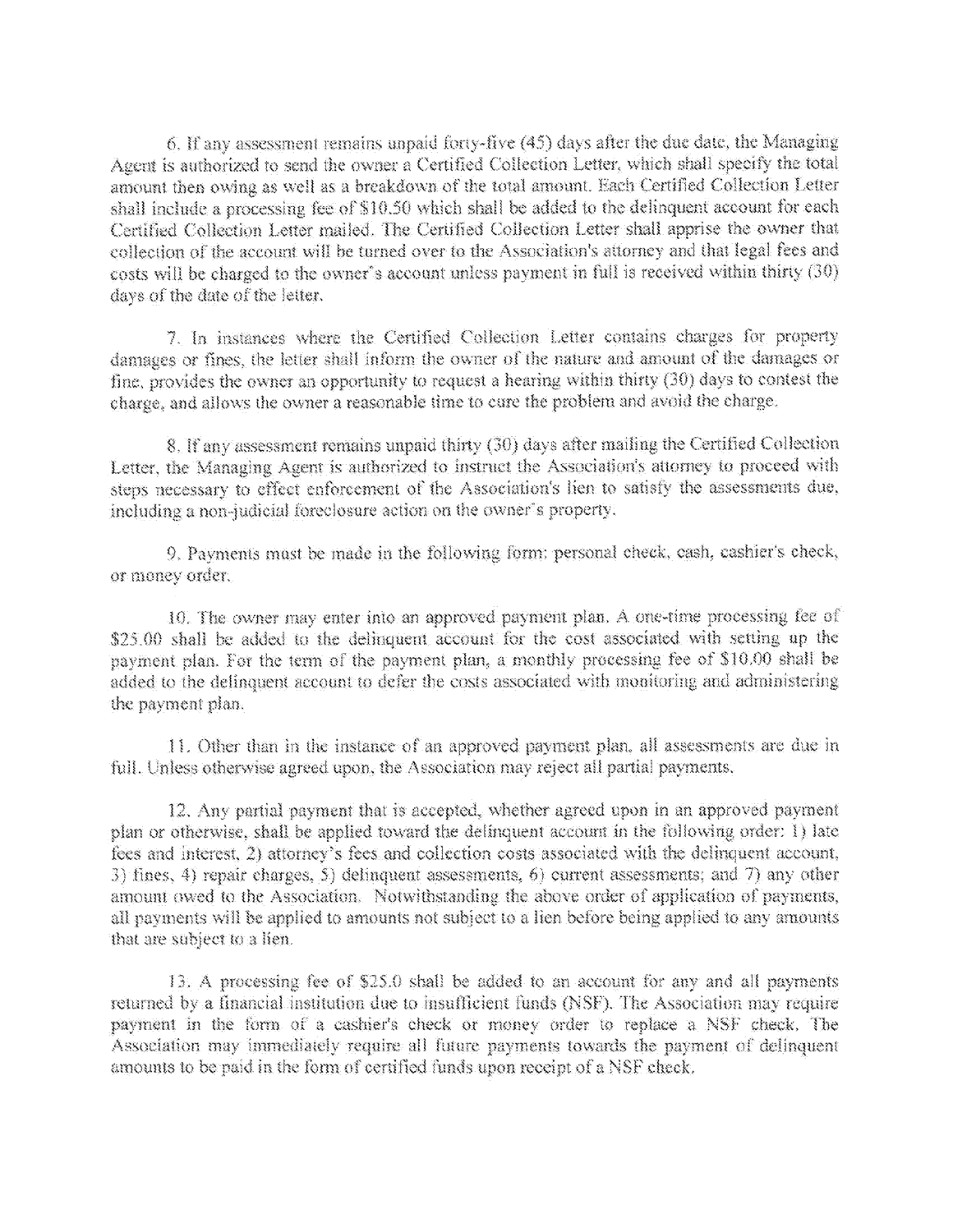14. AH costs and tees incurred by, charged to or paid by the Association for processing a delinquent account shall be added to the delinquent account and paid by the Member.

This Policy is effective upon recordation in the Public Records of Montgomery County, and supersedes any policy regarding assessment collection which may have previously been in effect. Except as affected by this Policy, all other provisions contained in the Declaration or any other dedicatory instruments of the Association shall remain in full force and effect.

Approved and adopted by the Board on this  $\angle$  5 day of  $\angle$  /  $\angle$  /  $\angle$ ya Kirika K 2016.  $\Box$ 

... ..,sX ... ,< 'JJV\*''—"¦¦¦ - Printed Name:  $\mathcal{P}_{t}$  barrel  $\mathcal{A}_{t} \mathcal{A}_{t}$ President; April Point South

Property Owners Association

STATE OF TEXAS

 $i^* \in I$ 

(G

X...

COUNTY OF MONTGOMERY

SsSfusry 1§. §01?

Before me. the undersigned authority, on this day personally appeared Kichard  $A_{12}$ le President of the April Point South Property Owners Association, a Texas corporation, known to me to be the person and officer whose name is subscribed to the foregoing instrument and acknowledged to me that he had executed the same as the act of said corporation for the purpose and consideration therein expressed, and in the capacity therein stated.

| Given under my hand and seal of office this $33$ day of |  |                              | 2016. |
|---------------------------------------------------------|--|------------------------------|-------|
|                                                         |  |                              |       |
|                                                         |  |                              |       |
|                                                         |  | NORRY PUBLIC, STATE OF TEXAS |       |
| <b>A THE READER MARKE STANLEY</b>                       |  |                              |       |